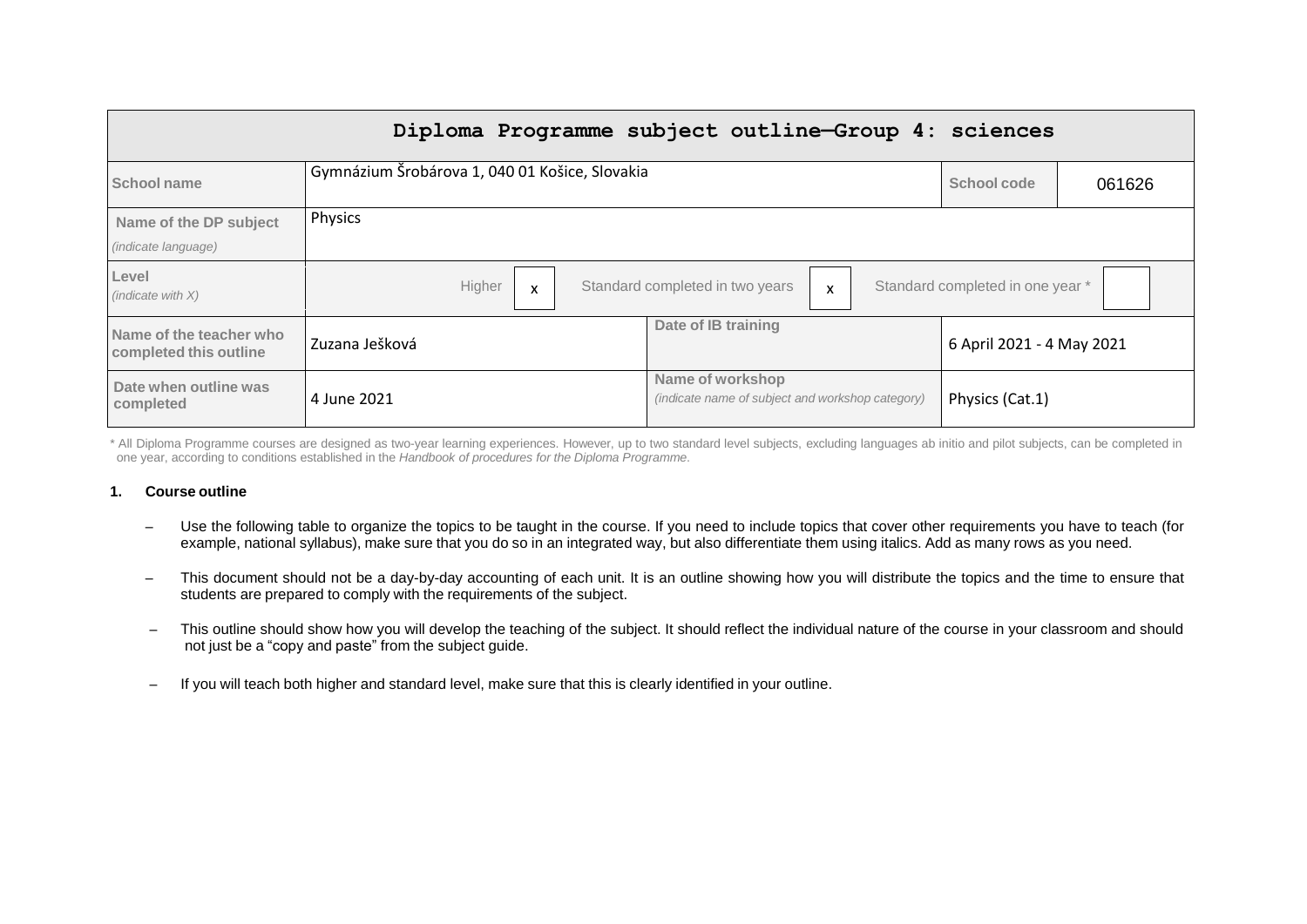|        | <b>Topic/unit</b>                                                      | <b>Contents</b>                                                                                               | <b>Allocated time</b>                                                                                                     | <b>Assessment</b><br>instruments to be                                                                           | <b>Resources</b>                                                                                                               |
|--------|------------------------------------------------------------------------|---------------------------------------------------------------------------------------------------------------|---------------------------------------------------------------------------------------------------------------------------|------------------------------------------------------------------------------------------------------------------|--------------------------------------------------------------------------------------------------------------------------------|
|        | (as identified in the IB<br>subject guide)                             |                                                                                                               | 45<br>minutes.                                                                                                            | used                                                                                                             | List the main resources to be<br>used, including information<br>technology if applicable.                                      |
|        | State the topics/units in the order<br>you are planning to teach them. |                                                                                                               | One class is                                                                                                              |                                                                                                                  |                                                                                                                                |
|        |                                                                        |                                                                                                               | 4/SL<br>In one week there<br>classes.<br>6/HL<br>$\Box r \triangle$                                                       |                                                                                                                  |                                                                                                                                |
| Year 1 | Measurement and<br>luncertainties                                      | Measurement in<br>$\mathbf{1}$ .<br>physics<br>Uncertanities and<br>2.<br>errors<br>Vectors and scalars<br>3. | Recommended teaching hours:<br>SL: 5 hours (7 classes)<br>HL: 5 hours (7 classes)<br>SL: 6 classes<br>HL: 8 classes       | The assessment takes<br>place regularly<br>through:<br><b>Discussions</b><br>$\bullet$<br>Homeworks<br>$\bullet$ | David Homer, Michael<br>Bowen-Jones: Physics<br>course companion, Oxford<br>IB Diploma Programme,<br>2014                      |
|        | Mechanics                                                              | Motion<br>1.<br>2.<br>Forces<br>3.<br>Work, energy and<br>power<br>Momentum<br>4.                             | Recommended teaching hours:<br>SL: 22 hours (29 classes)<br>HL: 22 hours (29 classes)<br>SL: 29 classes<br>HL: 33 classes | Quizzes<br>$\bullet$<br>End-of-unit tests<br>$\bullet$<br><b>Practical activities</b><br>Various formative       | Online sources:<br>• https://phet.colorado.edu/<br>· https://www.walter-<br>fendt.de/html5/phen/<br>• Other online simulations |
|        | Circular motion and gravity                                            | 1.<br>Circular motion<br>Newton's law of<br>2.<br>gravitation                                                 | Recommended teaching hours:<br>SL: 5 hours (7 classes)<br>HL: 5 hours (7 classes)<br>SL: 6 classes<br>HL: 8 classes       | assessment tools will<br>be applied including<br>self-assessment and<br>peer assessment.                         | • Khan Academy<br>$\bullet$ youtube<br>Digital technologies used:<br>COACH 7 universal                                         |
|        | Thermal physics                                                        | Temperature and<br>1.<br>energy changes<br>Modelling a gas<br>2.                                              | Recommended teaching hours:<br>SL: 11 hours (15 classes)<br>HL: 11 hours (15 classes)<br>SL: 15 classes<br>HL: 20 classes |                                                                                                                  | environment for:<br>• measuring, analyzing,<br>processing data<br>· videoanalysis<br>• modeling<br>• controling                |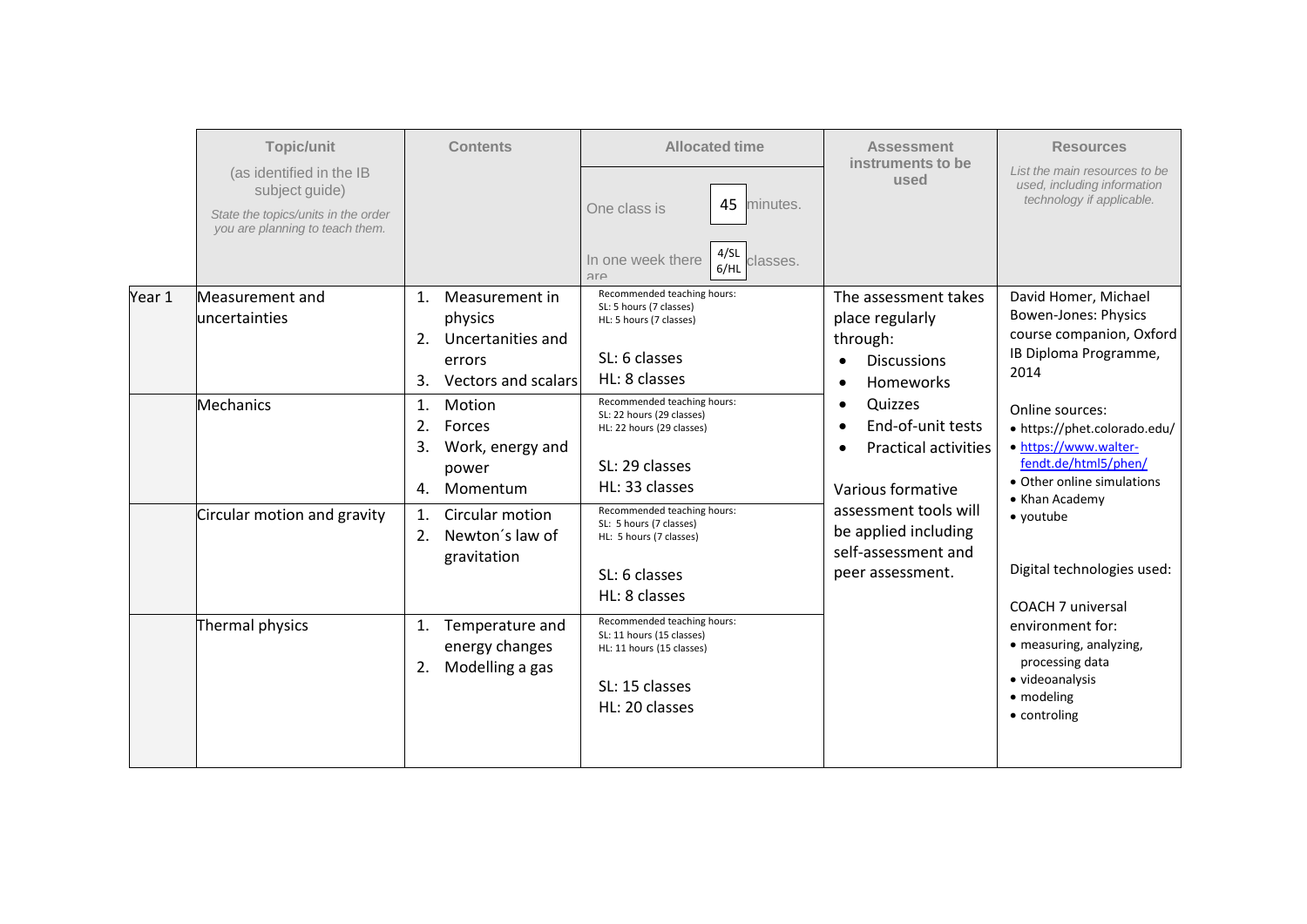| Engineering physics    | Rigid bodies and<br>1.<br>rotational<br>dynamics<br>2. Thermodynamics<br>3. Fluids and fluid<br>dynamics (AHL)<br>4. Forced vibrations<br>and resonance<br>(AHL) | Recommended teaching hours:<br>SL: 15 hours (20 classes)<br>HL: 25 hours (33 classes)<br>SL: 23 classes<br>HL: 33 classes |                                           |  |
|------------------------|------------------------------------------------------------------------------------------------------------------------------------------------------------------|---------------------------------------------------------------------------------------------------------------------------|-------------------------------------------|--|
| Oscillations and waves | Oscillations<br>1.<br><b>Travelling waves</b><br>2.<br>3.<br>Wave<br>characteristics<br>Wave behaviour<br>4.<br>5.<br><b>Standing waves</b>                      | Recommended teaching hours:<br>SL: 15 hours (20 classes)<br>HL: 15 hours (20 classes)<br>SL: 20 classes<br>HL: 23 classes |                                           |  |
| Wave phenomena (AHL)   | Simple harmonic<br>1.<br>motion<br>2. Single-slit<br>diffraction<br>Interference<br>3.<br>Resoulution<br>4.<br>5. The Doppler effect                             | Recommended teaching hours:<br>HL: 15 hours (20 classes)<br>HL: 23 classes                                                |                                           |  |
| Practical work         | <b>Practical activities</b>                                                                                                                                      | SL: 17 classes<br>HL: 31 classes                                                                                          | Practical work report<br>and presentation |  |
| Practical work         | Group 4 project                                                                                                                                                  | SL: 13 classes<br>HL: 13 classes                                                                                          |                                           |  |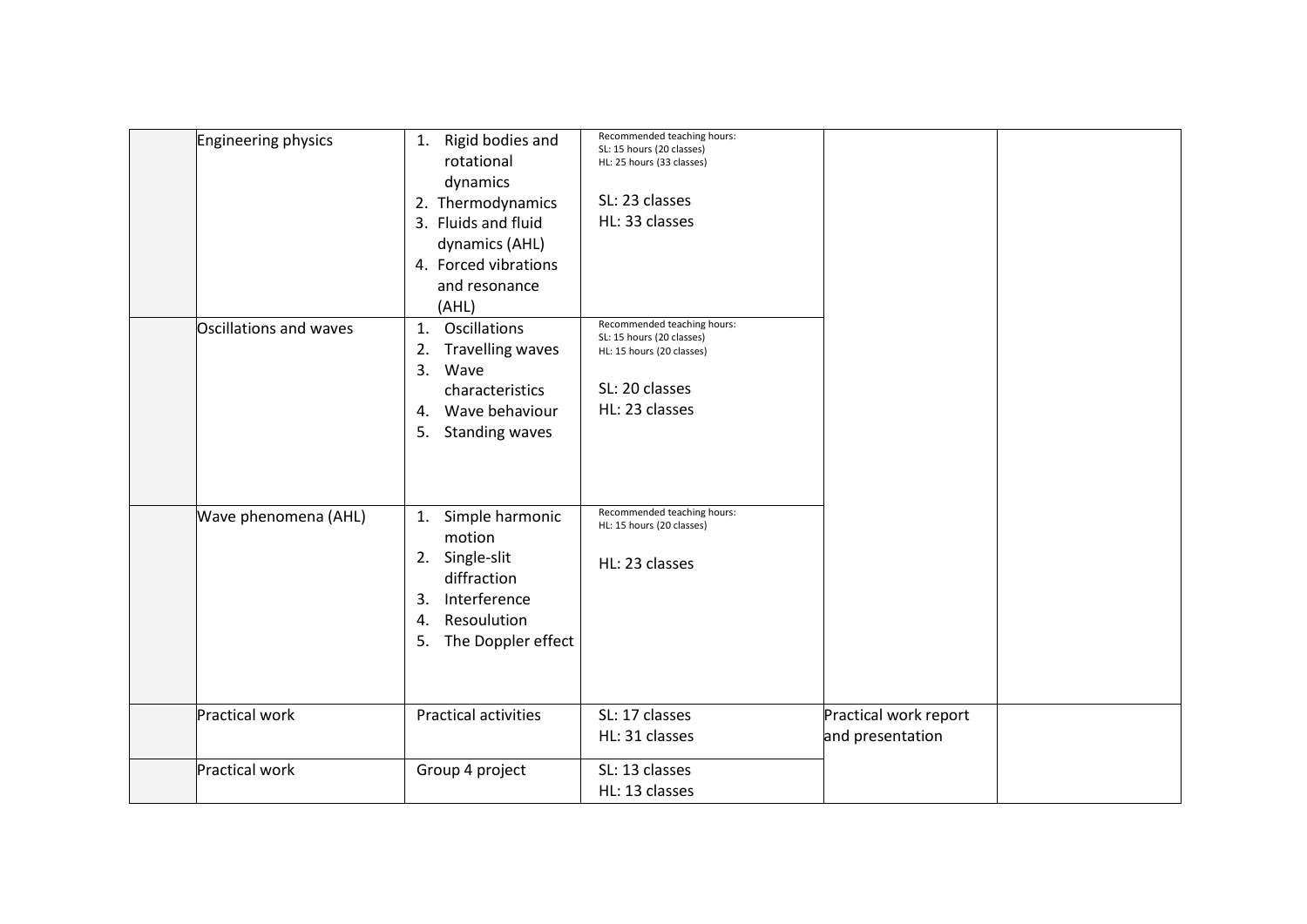|                   |                                         |                                                                                                                                          | Year 1 total:<br>SL: 128 classes<br>HL: 192 classes                                                                       |                                                                                                                                                            |                                                                                                                                             |
|-------------------|-----------------------------------------|------------------------------------------------------------------------------------------------------------------------------------------|---------------------------------------------------------------------------------------------------------------------------|------------------------------------------------------------------------------------------------------------------------------------------------------------|---------------------------------------------------------------------------------------------------------------------------------------------|
| Year <sub>2</sub> | Electricity and magnetism               | Electric fields<br>1.<br>2. Heating effect of<br>an electric current<br>3. Electric cells<br>4. Magnetic effects of<br>electric currents | Recommended teaching hours:<br>SL: 15 hours (20 classes)<br>HL: 15 hours (20 classes)<br>SL: 20 classes<br>HL: 20 classes | The assessment takes<br>place regularly<br>through:<br><b>Discussions</b><br>$\bullet$<br><b>Homeworks</b><br>Quizzes                                      | David Homer, Michael<br><b>Bowen-Jones: Physics</b><br>course companion, Oxford<br>IB Diploma Programme,<br>2014<br>Online sources:         |
|                   | Fields (AHL)                            | Describing fields<br>Fields at work                                                                                                      | Recommended teaching hours:<br>HL: 11 hours (15 classes)<br>SL: 5 classes<br>HL: 13 classes                               | End-of-unit tests<br>$\bullet$<br><b>Practical activities</b><br>Various formative<br>assessment tools will<br>be applied including<br>self-assessment and | • https://phet.colorado.edu/<br>· https://www.walter-<br>fendt.de/html5/phen/<br>• Other online simulations<br>• Khan Academy<br>• youtube  |
|                   | Electromagnetic Induction<br>(AHL)      | Electromagnetic<br>induction<br>Power generation and<br>transmission<br>Capacitance                                                      | Recommended teaching hours:<br>HL: 16 hours (21 classes)<br>SL: 10 classes<br>HL: 20 classes                              | peer assessment.                                                                                                                                           | Digital technologies used:<br><b>COACH 7 universal</b><br>environment for:<br>· measuring, analyzing,<br>processing data<br>· videoanalysis |
|                   | Energy production                       | <b>Energy sources</b><br>Thermal energy<br>transfer                                                                                      | Recommended teaching hours:<br>SL: 8 hours (11 classes)<br>HL: 8 hours (11 classes)<br>SL: 11 classes<br>HL: 11 classes   |                                                                                                                                                            | • modeling<br>• controling                                                                                                                  |
|                   | Atomic, particle and nuclear<br>physics | Discrete energy and<br>radioactivity<br><b>Nuclear reactions</b><br>The stucture of matter                                               | Recommended teaching hours:<br>SL: 14 hours (19 classes)<br>HL: 14 hours (19 classes)<br>SL: 19 classes<br>HL: 19 classes |                                                                                                                                                            |                                                                                                                                             |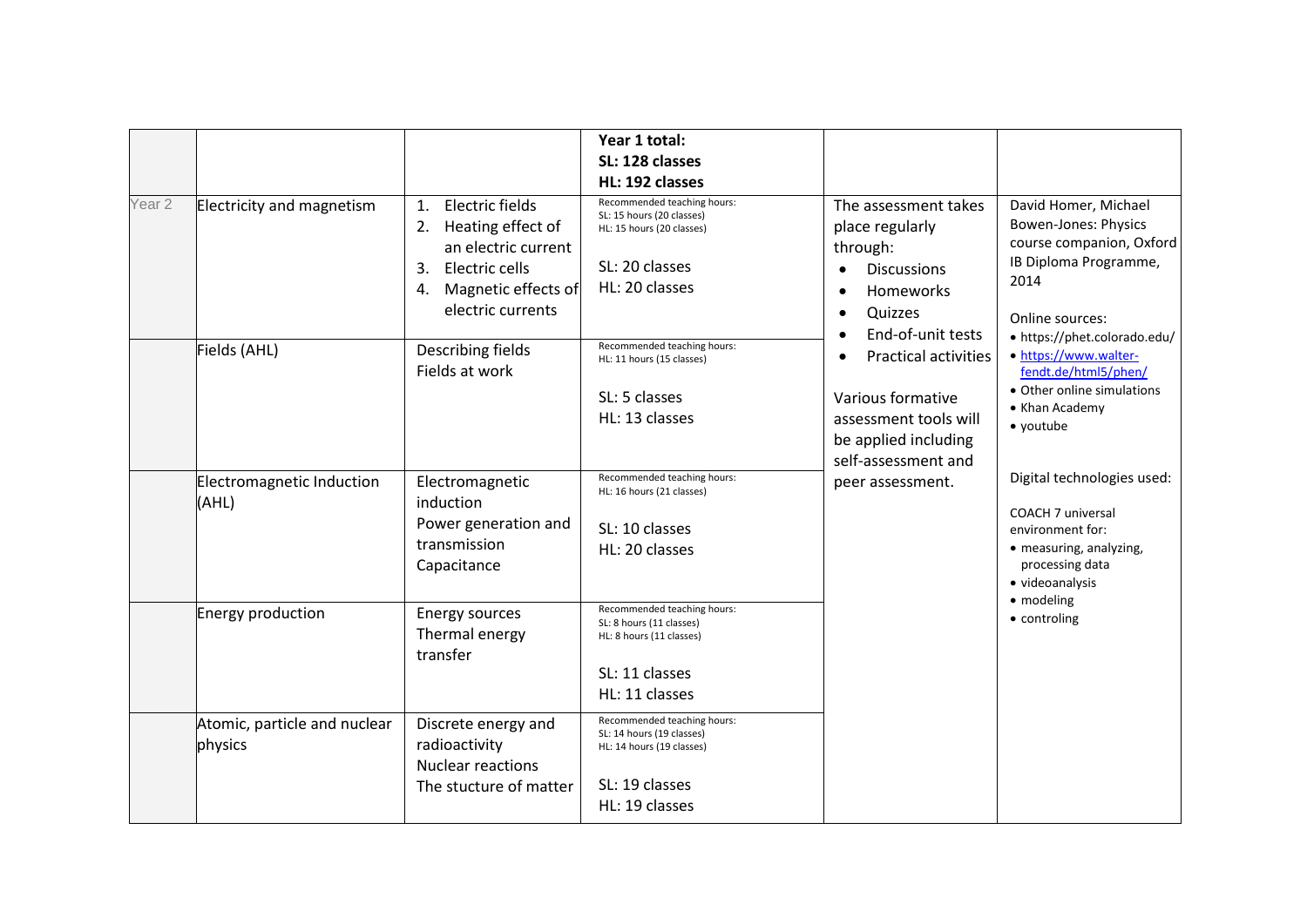| Quantum and nuclear physics<br>(AHL) | The interaction of<br>matter with radiation<br>Nuclear physics | Recommended teaching hours:<br>HL: 16 hours (21 classes)<br>SL: 4 classes<br>HL:20 classes |                                           |  |
|--------------------------------------|----------------------------------------------------------------|--------------------------------------------------------------------------------------------|-------------------------------------------|--|
| <b>Practical work</b>                | <b>Practical activities</b>                                    | SL: 10 classes<br>HL: 22 classes                                                           | Practical work report<br>and presentation |  |
| <b>Practical work</b>                | ΙA                                                             | SL: 13 classes<br>HL: 13 classes                                                           |                                           |  |
|                                      |                                                                | Year 2 total:<br>SL: 92 classes<br>HL: 138 classes                                         |                                           |  |

# **2. The group 4 project**

As the IB guides say, "The group 4 project is a collaborative activity where students from different group 4 subjects work together on a scientific or technological topic, allowing for concepts and perceptions from across the disciplines to be shared in line with aim 10—that is, to 'encourage an understanding of the relationships between scientific disciplines and the overarching nature of the scientific method.'" Describe how you will organize this activity. Indicate the timeline and subjects involved, if applicable.

The group 4 project is carried out at the end of the school year 1 (May - June). From group 4 subjects, chemistry, biology and physics are taught at the school. The area of knowledge involved in the project is assigned by teachers, however, the exact topic and research question is suggested by students. Students are divided into groups 4-6 students so that every subject is presented in the group. The project work is organized as follows:

- 1. Brainstorming on possible topics
- 2. Group discussion leading to formulating the research question
- 3. Design of the experiment
- 4. Implementation of the experiment
- 5. Collecting data
- 6. Analysis and interpretation of results, individually and then drawing common conclusions.
- 7. Individual writings and combining the final report.
- 8. Presentation of project results.

**3. IB practical work and the internal assessment requirement to be completed during the course**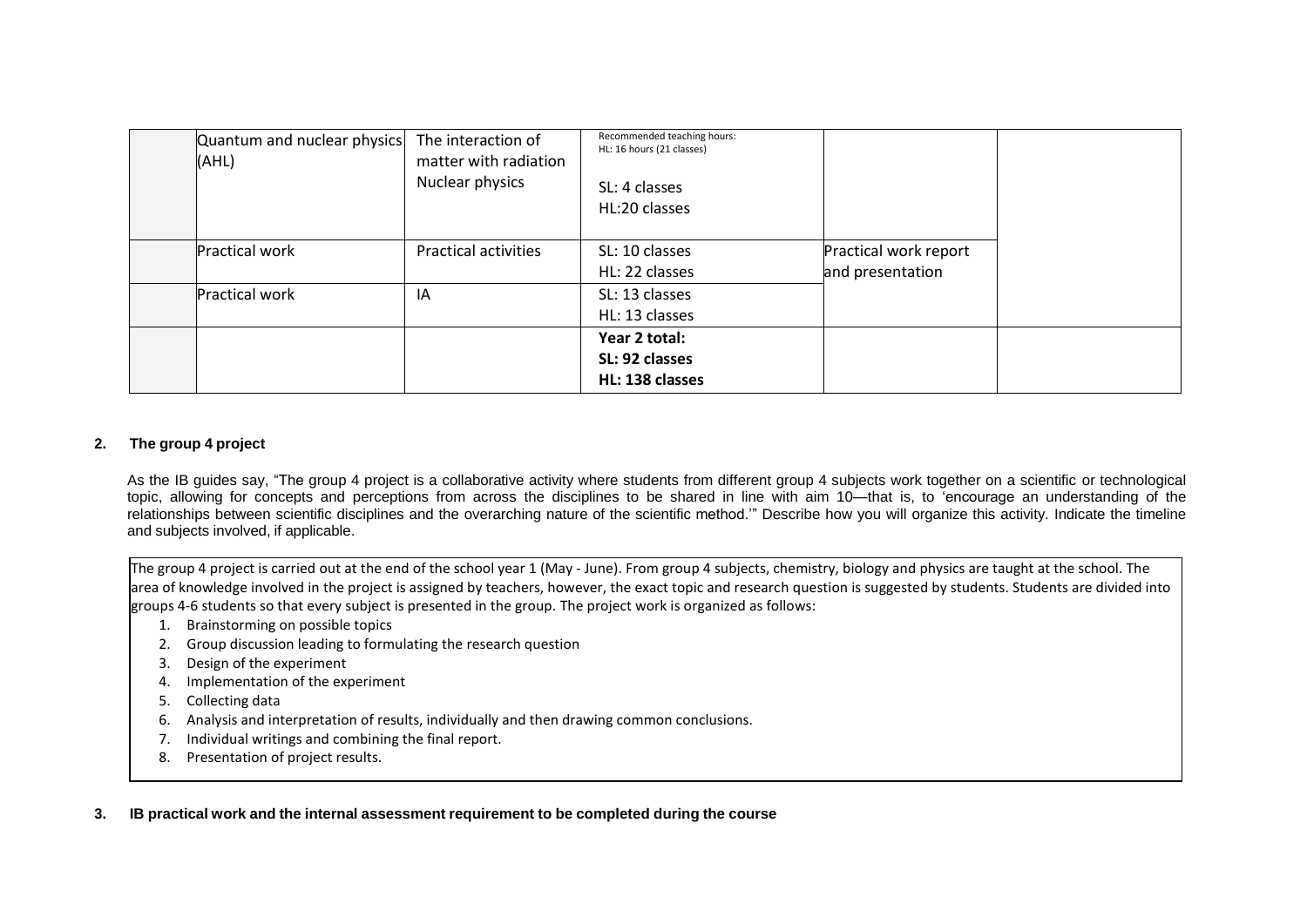As you know, students should undergo practical work related to the syllabus.

- Physics, chemistry and biology: 40 hours (at standard level) or 60 hours (at higher level)
- Computer science: 40 hours (at standard level) or 40 hours (at higher level)
- Design technology: 60 hours (at standard level) or 96 hours (at higher level)
- Sport, exercise and health science: 40 hours (at standard level) or 60 hours (at higher level)

Use the table below to indicate the name of the experiment you would propose for the different topics in the syllabus.

An example is given. Add as many rows as necessary.

| Name of the topic                     | <b>Experiment</b>                                                                     | Any ICT used?<br>Remember you must use all five within your programme. |
|---------------------------------------|---------------------------------------------------------------------------------------|------------------------------------------------------------------------|
| <b>Measurement and uncertainities</b> | Determination of the volume of an object                                              |                                                                        |
| <b>Mechanics</b>                      | How do objects move (uniform, uniformly accelerated<br>motion)                        | Videomeasurement, COACH system to measure and analyse<br>data          |
|                                       | What force is acting on a baseball? (Newtons' second<br>law of motion)                | Videomeasurement, COACH system to measure and analyse<br>data          |
|                                       | What does the friction depends on? (friction,<br>coefficient of friction)             | Sensors, COACH system to measure and analyse data                      |
|                                       | How does a ball fall? (free fall, law of mechanical<br>energy conservation)           | Videomeasurement, COACH system to measure and analyse<br>data          |
|                                       | How much work is done by a weightlifter? (work,<br>power)                             | Videomeasurement, COACH system to measure and analyse<br>data          |
| <b>Circular motion and gravity</b>    | How does a bicycle wheel turn? (circular motion,<br>period, frequency, angular speed) | Videomeasurement, COACH system to measure and analyse<br>data          |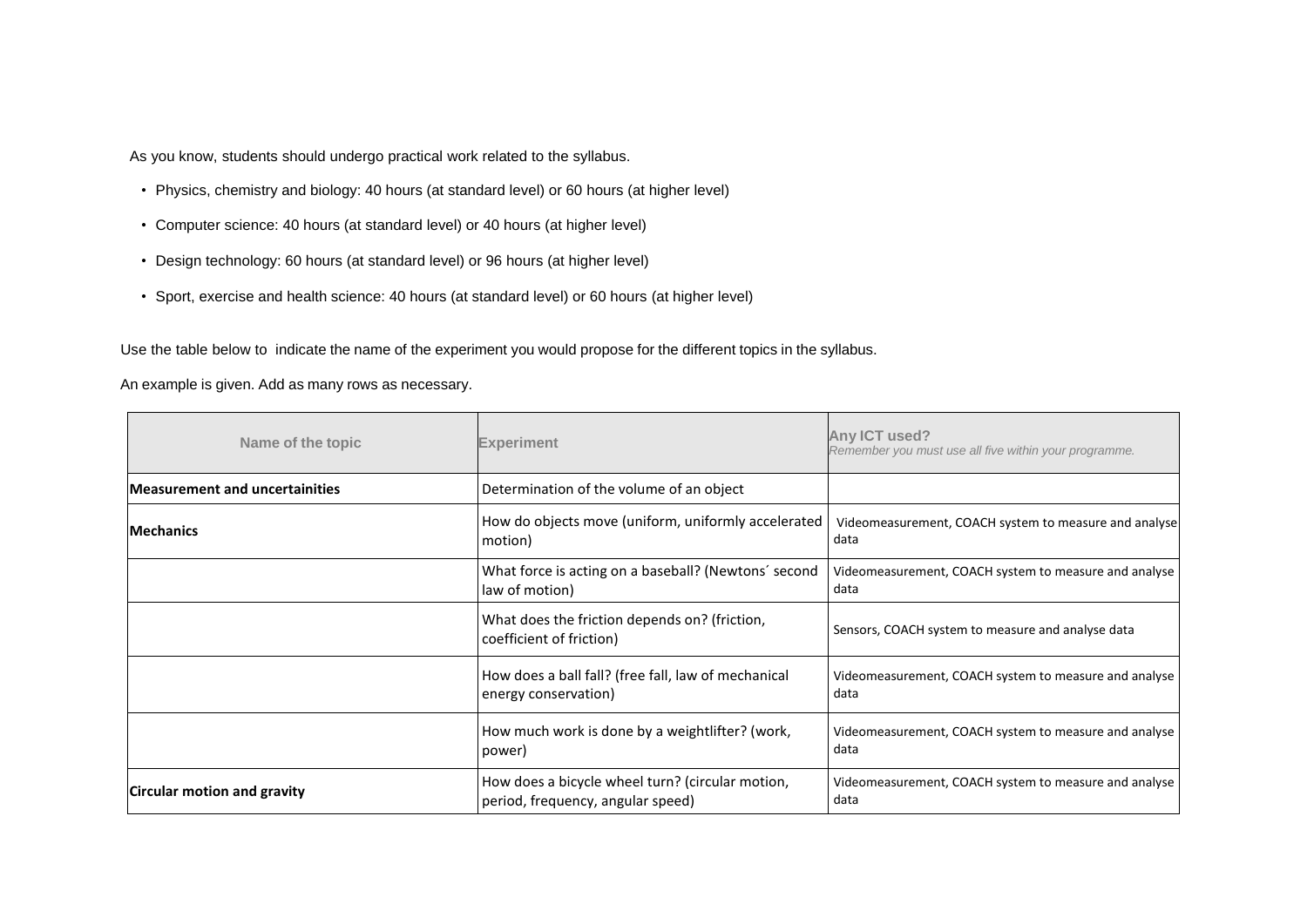| <b>Thermal physics</b>                 | How is a metal heated? (specific heat capacity)                                                         | Sensors, COACH system to measure and analyse data |
|----------------------------------------|---------------------------------------------------------------------------------------------------------|---------------------------------------------------|
|                                        | How does a gas behave? (gas laws)                                                                       | Sensors, COACH system to measure and analyse data |
| <b>Engineering physics</b>             | Investigation of rotational equilibrium by simulation or<br>experimentally (torque)                     | Phet.colorado.com or experimental kit             |
|                                        | How does parachute jumper fall (air resistance,<br>terminal velocity)                                   | Computer modeling                                 |
|                                        | Motion of rocket                                                                                        | Computer modeling                                 |
| <b>Oscillations and waves</b>          | How does a weight on a spring oscillate? (simple<br>harmonic motion, period, frequency, energy changes) | Sensors, COACH system to measure and analyse data |
|                                        | What do sounds look like? (pitch and timber)                                                            | Sensors, COACH system to measure and analyse data |
|                                        | How loud is too loud? (intensity and loundness)                                                         | Sensors, COACH system to measure and analyse data |
|                                        | What is the speed of sound?                                                                             | Sensors, COACH system to measure and analyse data |
| <b>Wave phenomena (AHL)</b>            | What is the index of refraction?                                                                        | Experimental kit for optics                       |
| <b>Electricity and magnetism</b>       | How does resistor (bulb, thermistor, LED) behave in<br>electric circuit? (resistivity, Ohm's law)       | Sensors, COACH system to measure and analyse data |
|                                        | What are the properties of an electric cell?<br>(electromotive force, internal resistance)              | Sensors, COACH system to measure and analyse data |
| <b>Electromagnetic Induction (AHL)</b> | What is the voltage induced in a coil? (Faraday's law of<br>electromagnetic induction)                  | Sensors, COACH system to measure and analyse data |
|                                        | How can capacitor be charged or discharged?                                                             | Sensors, COACH system to measure and analyse data |
| Atomic, particle and nuclear physics   | Modeling radioactive decay by simulation or<br>experimentally using dice                                | Computer model simulation                         |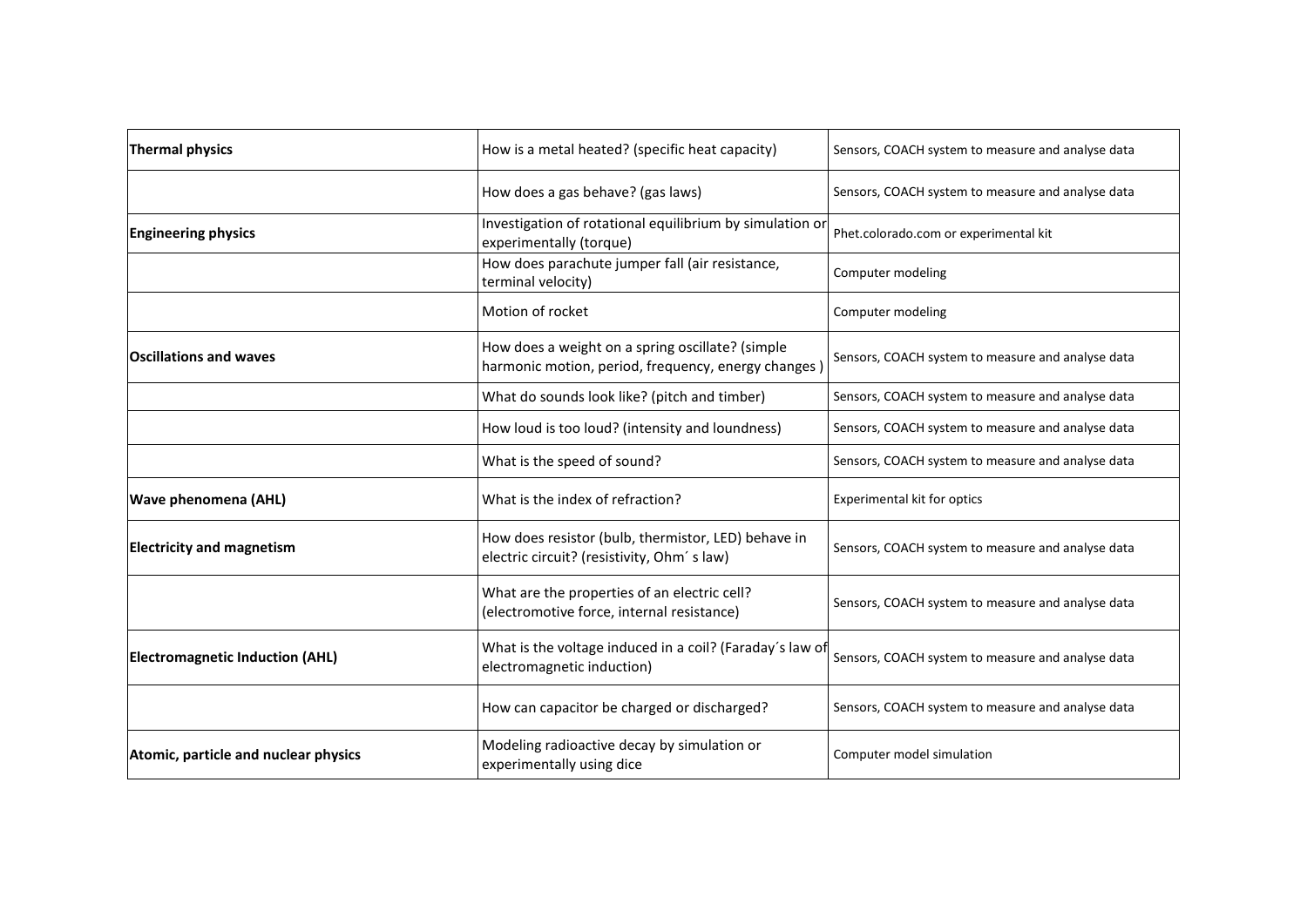| Quantum and nuclear physics (AHL) | How does light emit electrons out from metal<br>(photoelectric effect) | Simulation: phet.colorado.edu |
|-----------------------------------|------------------------------------------------------------------------|-------------------------------|
|-----------------------------------|------------------------------------------------------------------------|-------------------------------|

#### **4. Laboratory facilities**

Describe the laboratory and indicate whether it is presently equipped to facilitate the practical work that you have indicated in the chart above. If it is not, indicate the timeline to achieve this objective and describe the safety measures that are applicable.

The physics laboratory is equipped with 16 tables for students with 14 computers and one teacher´ s table with computer, smart board and projector. The physics lab equipment involves COACH system for measuring, processing and analysing data, i.e. interfaces, various sensors and software. The quite large equipment enables to conduct demonstrations performed by teacher. There is also multiple equipment available for students´ practical work.

### **5. Other resources**

Indicate what other resources the school has to support the implementation of the subject and what plans there are to improve them, if needed.

The school has a very good cooperation with the Faculty of Science, Pavol Jozef Safarik University in Kosice. The section of physics education, Institute of Physics provides support in relation to the equipment. The equipment (sensors for data collection and other teaching aids for groupwork) can be borrowed from the University to use at school. Students can also use the lab facilities of the Faculty of Science UPJS to conduct experimental activities there, such like Group 4 project work or practical work for internal assessment.

## **6. Links to TOK**

You are expected to explore links between the topics of your subject and TOK. As an example of how you would do this, choose one topic from your course outline that would allow your students to make links with TOK. Describe how you would plan the lesson.

| Topic | Link with TOK (including description of lesson plan) |
|-------|------------------------------------------------------|
|-------|------------------------------------------------------|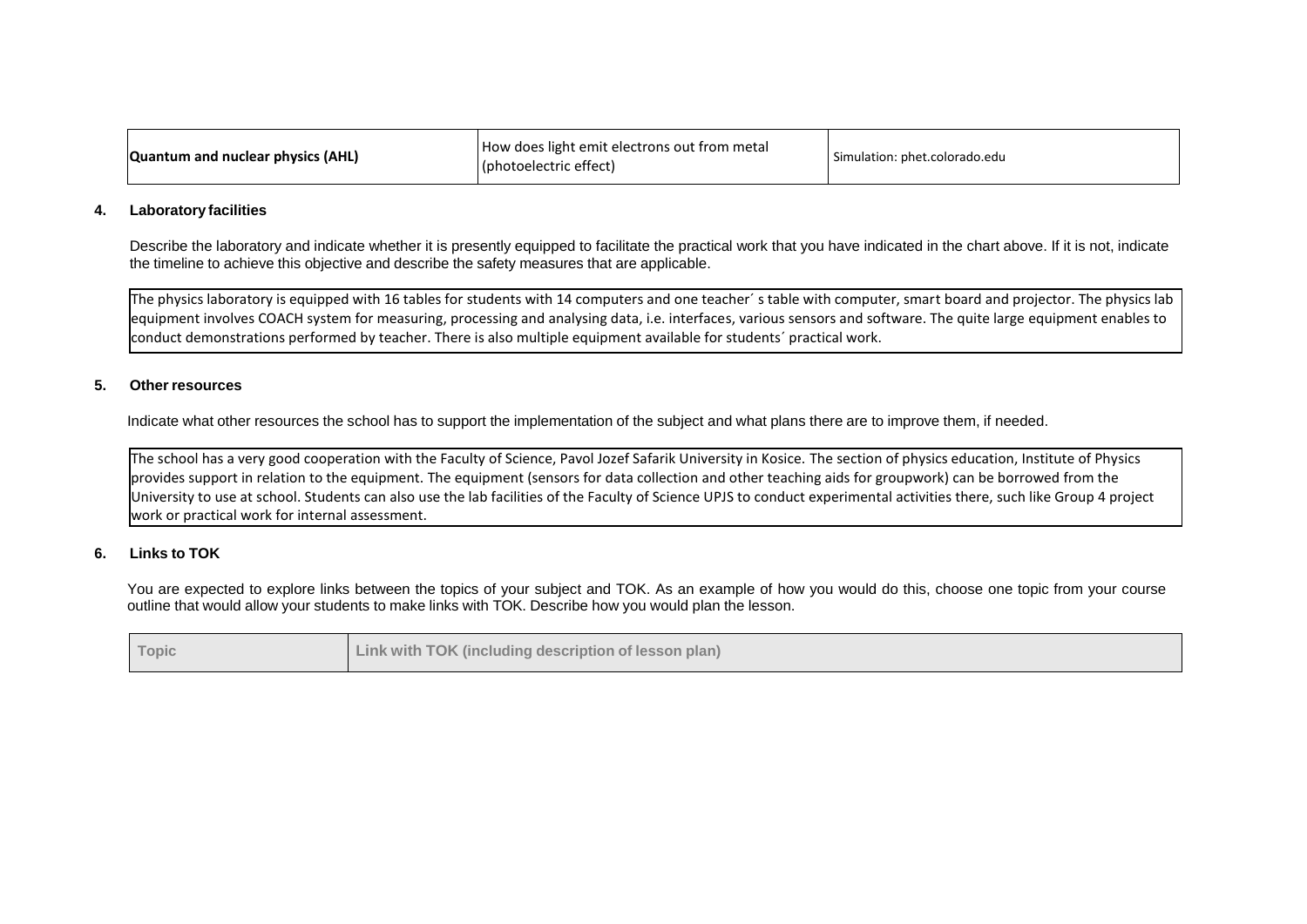| Oscillations and waves | When teaching physics of sound students can answer the following questions : What does a sound look like? How loud is too<br>loud? These questions can be answered by visualization of sound to understand the sound properties and physical quantities<br>desribing sound (frequency, amplitude of intensity).<br>We can point to the the connections between different areas of knowledge (art-music and science-physics). The musicians use<br>pitch, timbre and loundness to describe sound. On the other hand, physicists use specific physical quantities to describe these<br>properties of sounds. Pitch of sound is determined by the sound frequency, timbre is related to the fact that sound consists of<br>harmonic notes of different (basic and higher) frequencies. The basic frequency determines the pitch and higher frequences<br>influence the timbre of sound.<br>Students can record sounds of different pitch, timbre and loundness and determine they properties using physical quantities like<br>frequency, higher frequencies, amplitude of intenstiy and compare sounds of different musical instruments. This can be shown by<br>recording sounds of various musical instruments and with the help of Fourier analysis tools we can even show what frequencies<br>with what intensity are included in the sound of specific musical instrument.<br>When answering the question How loud is too loud? similar analogy can be seen. The loudness corresponds to the amplitude of<br>intensity (pressure changes). However, the human ear works differently, if the sound intensity doubles, the loundness that<br>human ear perceive increases much less. This can be shown measuring sounds with the help of a sound sensor that can be<br>calibrated for measuring pressure changes as well as measuring loundness in decibels. |
|------------------------|---------------------------------------------------------------------------------------------------------------------------------------------------------------------------------------------------------------------------------------------------------------------------------------------------------------------------------------------------------------------------------------------------------------------------------------------------------------------------------------------------------------------------------------------------------------------------------------------------------------------------------------------------------------------------------------------------------------------------------------------------------------------------------------------------------------------------------------------------------------------------------------------------------------------------------------------------------------------------------------------------------------------------------------------------------------------------------------------------------------------------------------------------------------------------------------------------------------------------------------------------------------------------------------------------------------------------------------------------------------------------------------------------------------------------------------------------------------------------------------------------------------------------------------------------------------------------------------------------------------------------------------------------------------------------------------------------------------------------------------------------------------------------------------------------------------------------------------------------------------|
|------------------------|---------------------------------------------------------------------------------------------------------------------------------------------------------------------------------------------------------------------------------------------------------------------------------------------------------------------------------------------------------------------------------------------------------------------------------------------------------------------------------------------------------------------------------------------------------------------------------------------------------------------------------------------------------------------------------------------------------------------------------------------------------------------------------------------------------------------------------------------------------------------------------------------------------------------------------------------------------------------------------------------------------------------------------------------------------------------------------------------------------------------------------------------------------------------------------------------------------------------------------------------------------------------------------------------------------------------------------------------------------------------------------------------------------------------------------------------------------------------------------------------------------------------------------------------------------------------------------------------------------------------------------------------------------------------------------------------------------------------------------------------------------------------------------------------------------------------------------------------------------------|

## **7. Approaches to learning**

Every IB course should contribute to the development of students' approaches to learning skills. As an example of how you would do this, choose one topic from your outline that would allow your students to specifically develop one or more of these skill categories (thinking, communication, social, self-management or research).

| <b>Topic</b>              | Contribution to the development of students' approaches to learning skills (including one or more skill category)                                                                                                                                                                                                                                                                                                                                                                                                                                                         |
|---------------------------|---------------------------------------------------------------------------------------------------------------------------------------------------------------------------------------------------------------------------------------------------------------------------------------------------------------------------------------------------------------------------------------------------------------------------------------------------------------------------------------------------------------------------------------------------------------------------|
| Electricity and magnetism | Students are provided tools to design an experiment on determination of electric cell properties. They need a spectrum of research<br>skills to conduct this activity : to design experiment, implement the experimental design, manipulate tools to collect data, present<br>them in the form of table and graph, analyze data, interpret data and draw conclusions, discuss uncertainities and limitations.<br>Finally, they have to prepare a written report or present the gained results in front of the class. This way they develop their<br>communication skills. |

# **8. International mindedness**

Every IB course should contribute to the development of international-mindedness in students. As an example of how you would do this, choose one topic from your outline that would allow your students to analyse it from different cultural perspectives. Briefly explain the reason for your choice and what resources you will use to achieve this goal.